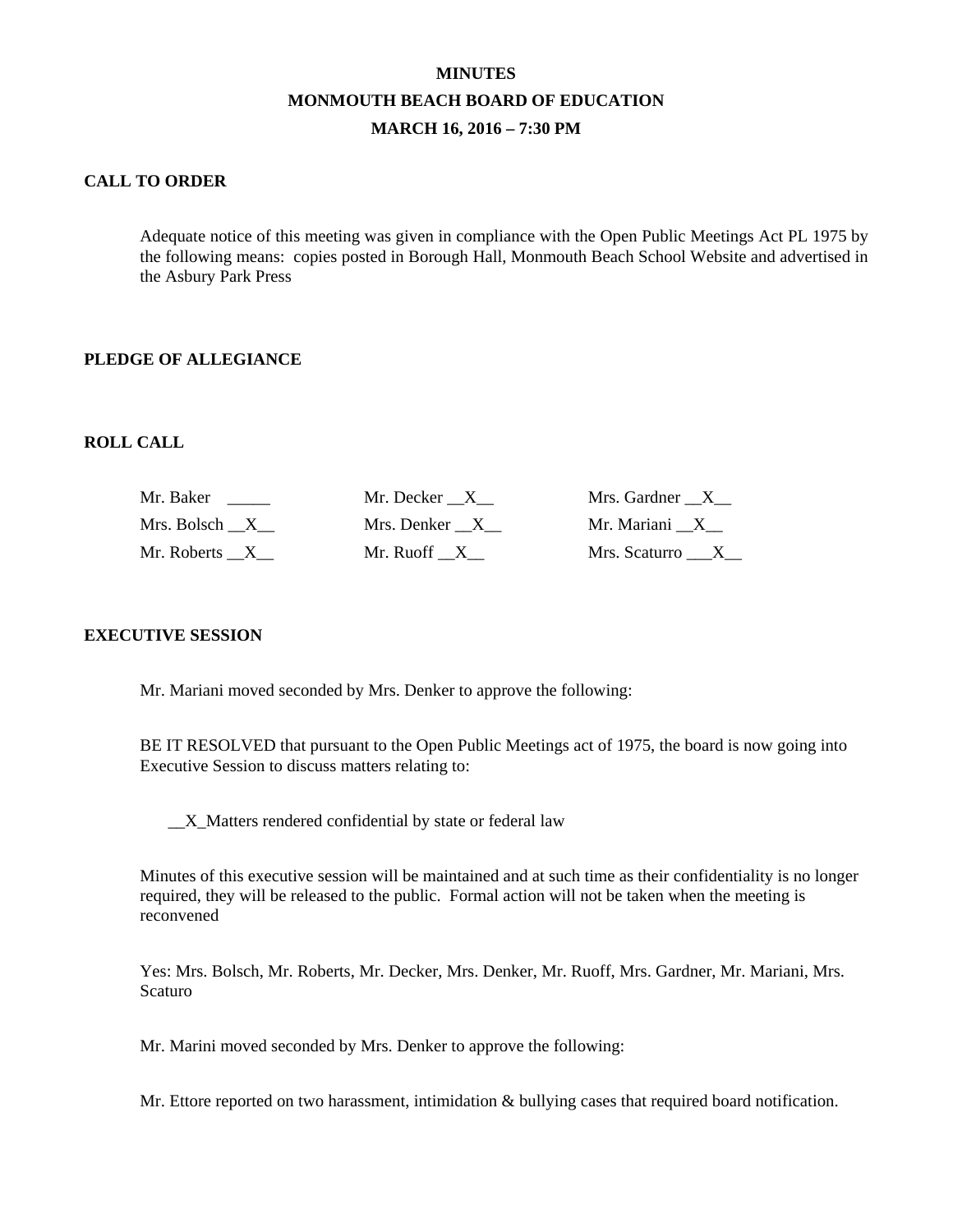Yes: Mrs. Bolsch, Mr. Roberts, Mr. Decker, Mrs. Denker, Mr. Ruoff, Mrs. Gardner, Mr. Mariani, Mrs. Scaturo

## **APPROVAL OF MINUTES**

Mr. Ruoff moved seconded by Mr. Mariani to approve the following minutes:

BE IT RESOLVED to approve the minutes of:

• February 18, 2016

Yes: Mrs. Bolsch, Mr. Roberts, Mr. Decker, Mrs. Denker, Mr. Ruoff, Mrs. Gardner, Mr. Mariani, Mrs. Scaturo

#### **SUPERINTENDENT'S REPORT**

Mr. Ruoff moved seconded by Mr. Roberts to approve items A-B as follows:

A. Harassment Intimidation and Bullying

BE IT RESOLVED to (affirm, deny or modify) the HIB Form as presented by Mr. Michael E. Ettore.

# B. BE IT RESOLVED to approve the following:

# **STATISTICAL INFORMATION**

### **Student Enrollment as of February 29, 2016**

| Preschool – Mrs. Pennell     | 10 |
|------------------------------|----|
| Kindergarten - 1 Mrs. Marino | 20 |
| Grade 1 - 1 Mrs. Gallo       | 09 |
| Grade 1 - 2 Mrs. Sheridan    | 11 |
| Grade 2 - 1 Mrs. Pietz       | 13 |
| Grade 2 - 2 Ms. Poznak       | 14 |
| Grade 3 - 1 Ms. Albert       | 13 |
| Grade 3 - 2 Ms. O'Neill      | 15 |
| Grade 4 - 1 Mrs. Brown       | 15 |
| Grade 4 - 2 Mrs. Santry      | 14 |
| Grade 5 - 1 Mrs. Vaccarelli  | 14 |
| Grade 5 - 2 Mr. Vastano      | 13 |
| Grade 6 - 1 Mrs. Mahoney     | 19 |
| Grade 6 - 2 Mrs. Silakowski  | 17 |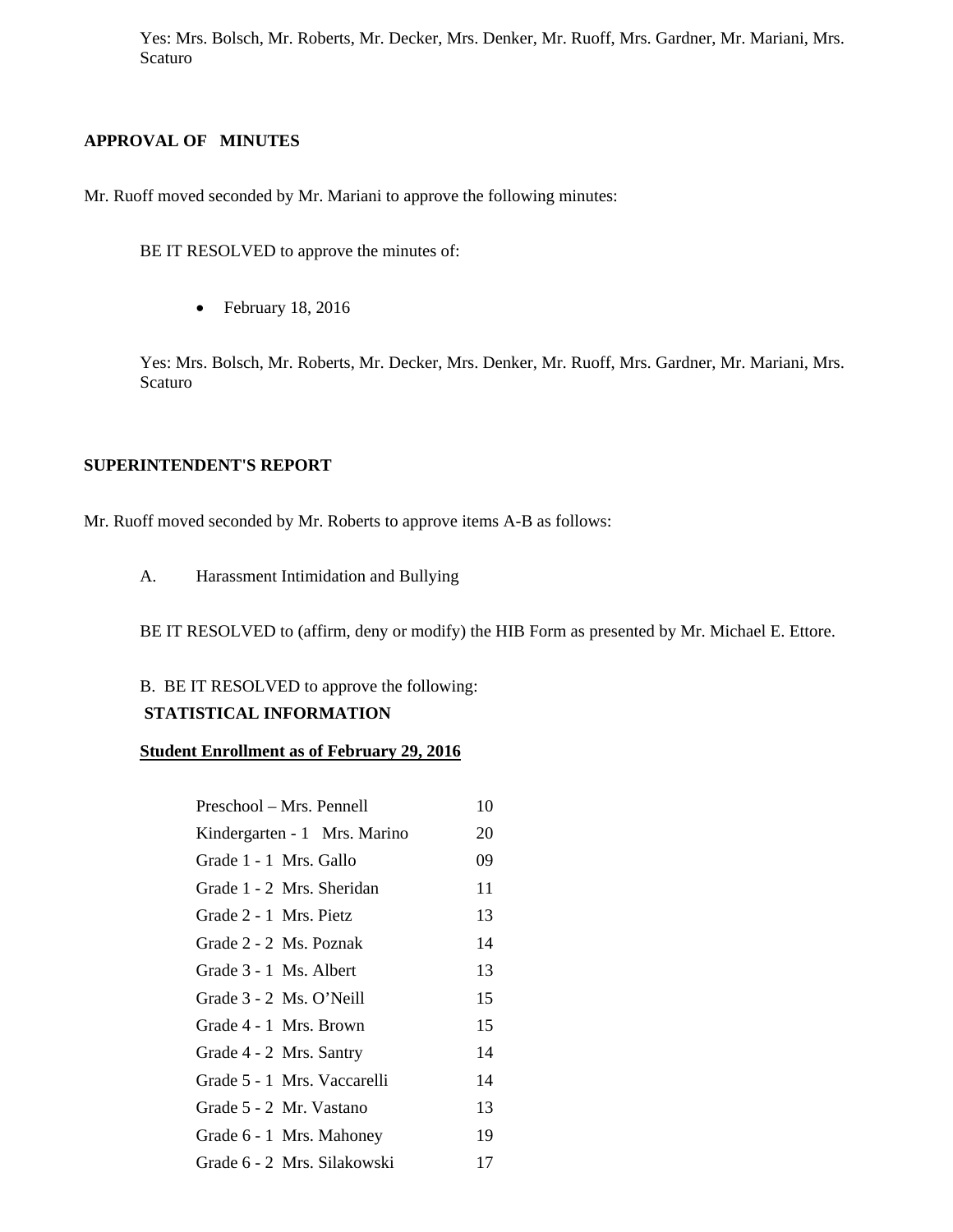| Grade 7 - 1 Mrs. Sullivan | 17  |
|---------------------------|-----|
| Grade 7 - 2 Mr. Vincelli  | 12  |
| Grade 8 - 1 Mrs. McMahon  | 14  |
| Grade 8 - 2 Mrs. Sandler  | 16  |
| Total                     | 256 |

Special Education (Out of District): 3 One student in the following placements: Oceanport Schools (1) Harbor School (1) Long Branch School (1)

## **Student Attendance**

| September               | 98% | February | 98% |
|-------------------------|-----|----------|-----|
| October                 | 97% | March    |     |
| November                | 94% | April    |     |
| December                | 95% | May      |     |
| January                 | 94% | June     |     |
|                         |     |          |     |
| <b>Staff Attendance</b> |     |          |     |

| September | 99%   | February | 96% |
|-----------|-------|----------|-----|
| October   | 97.5% | March    |     |
| November  | 96.5% | April    |     |
| December  | 95.5% | May      |     |
| January   | 97%   | June     |     |

#### Fire Drills

February 22, 2016 @ 2:10 p.m.

Security Drill

Bomb Threat – February 18, 2016 at 1:30 p.m.

#### **Other**

.

Mr. Ettore reported that the Boys Basketball team lost last night in the finals at the Run for the Roses tournament. They had an outstanding season.

Yes: Mrs. Bolsch, Mr. Roberts, Mr. Decker, Mrs. Denker, Mr. Ruoff, Mrs. Gardner, Mr. Mariani, Mrs. Scaturo

Mr. Ruoff moved seconded by Mr. Mariani to approve item C as follows: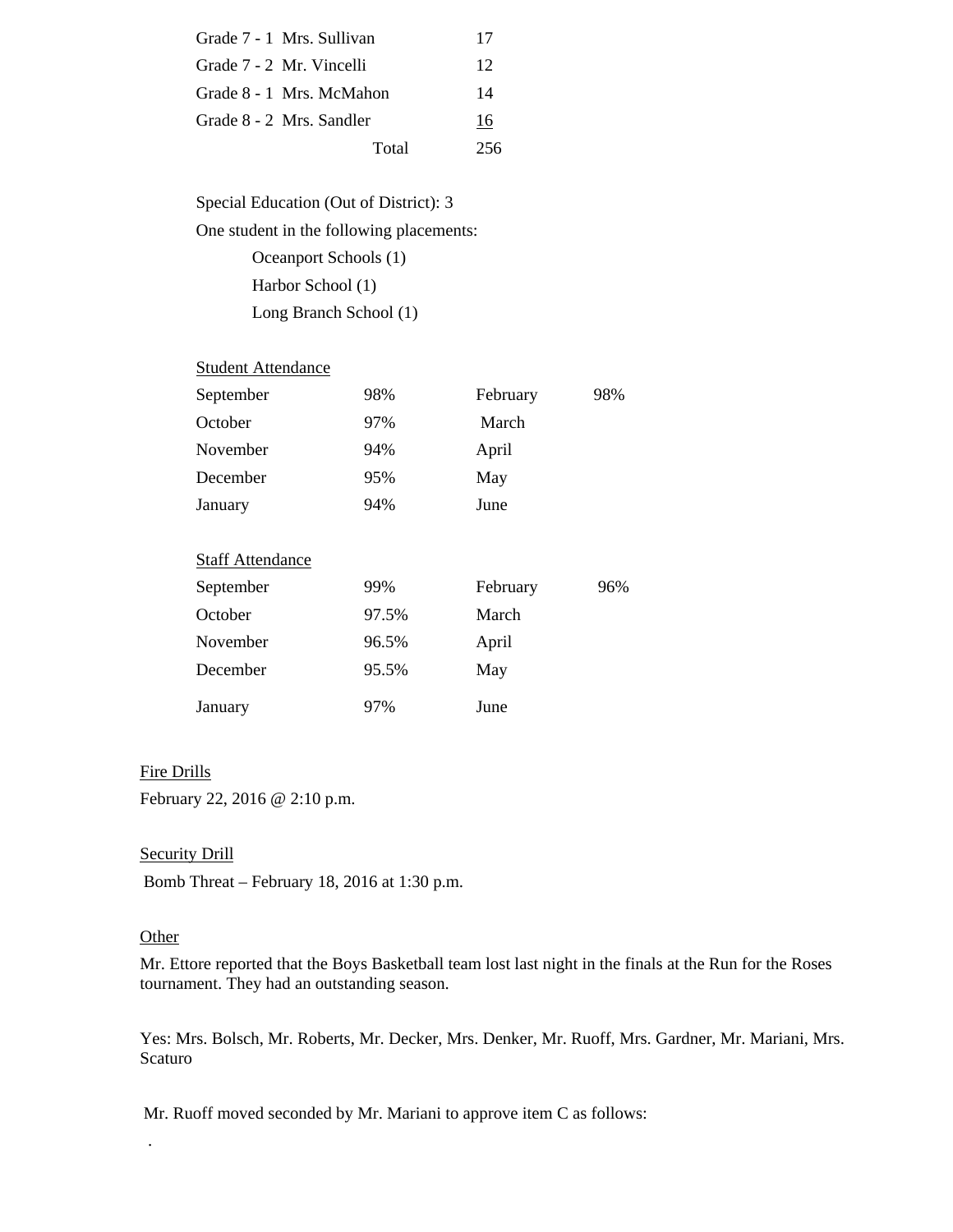C. BE IT RESOLVED to approve the district School Calendar for the 2016-2017 school year.

Yes: Mrs. Bolsch, Mr. Roberts, Mr. Decker, Mrs. Denker, Mr. Ruoff, Mrs. Gardner, Mr. Mariani, Mrs. Scaturo

Mr. Ruoff moved seconded by Mr. Roberts to approve item D as follows:

D. We have used one snow day for the 2015-2016 school year. It is Mr. Ettore's recommendations that graduation take place on the last day of school, Tuesday, June 21, which is a 12:30 dismissal day pending any school emergency closings.

BE IT RESOLVED to approve Tuesday, June 21 as our graduation date as well as the last day of school for students and staff pending any school emergency closings.

Yes: Mrs. Bolsch, Mr. Roberts, Mr. Decker, Mrs. Denker, Mr. Ruoff, Mrs. Gardner, Mr. Mariani, Mrs. Scaturo

## **PUBLIC DISCUSSION**

In compliance with Open Public Meetings Act PL 1975, Chapter 10:4-12 subsection b, - A public body may exclude the public only from that portion of a meeting at which the public body discusses any matter involving the employment, appointment, termination of employment, terms and conditions of employment evaluation of the performance of promotion or discipline of any specific prospective public officer or employees or current public offer or employee employed or appointed by the public body, unless all the individual employees or appointees whose rights could be adversely affected request in writing that such matter or matters be discussed at a public meeting. As per Board Bylaws, 0167, public participation in Board Meetings, such remarks are to be limited to five minutes duration. The Board of Education, though affording the opportunity for members of the public to comment will not engage and/or make remarks concerning matters of student confidentiality and/or matters of personnel wherein employees of the District have not been given notice of the Board's intent to discuss their terms and conditions of employment. Members of the public are reminded that though they are afforded the opportunity to address the Board, they are not given license to violate the laws of slander. Comments made by members of the public that are not in keeping with the orderly conduct of a public meeting will be asked to yield the floor and if they fail to do so may be subject to charges under New Jersey statues associated with disruption of a public meeting.

## **PTO UPDATE**

• None

**FINANCE**  Dianne Bolsch, Chair David Baker, Steve Mariani, Leo Decker

Mrs. Bolsch moved seconded by Mr. Roberts to approve items A-C as follows: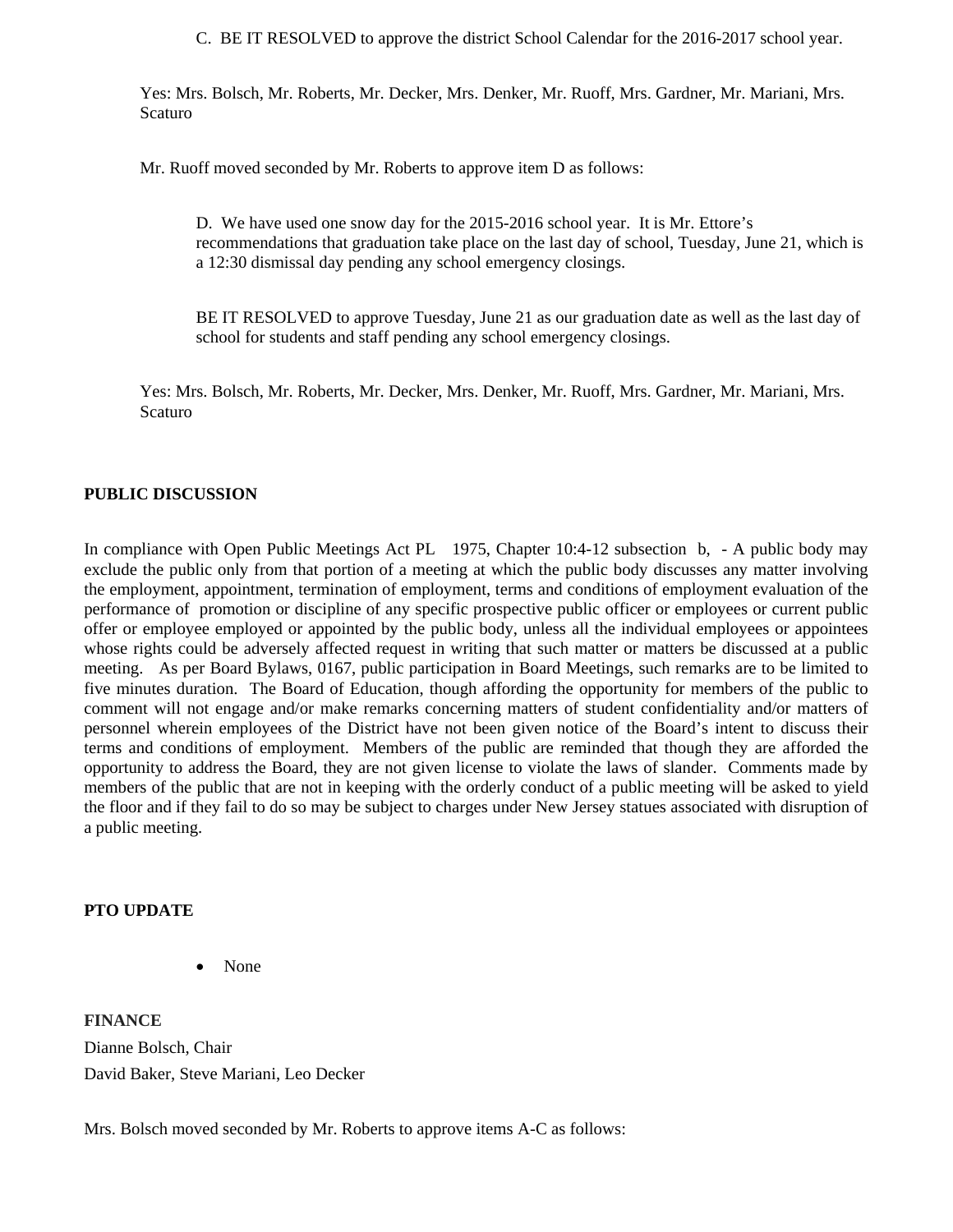A. BE IT RESOLVED, that the financial reports of the Secretary to the Board of Education and the Report of the Treasurer of School Monies dated March 16, 2016, which are in agreement, be accepted and submitted and attached to and made part of the minutes of this meeting, and

BE IT FURTHER RESOLVED, that the bills list for the month of March in the amount of \$67,101.11 be approved, and

BE IT FURTHER RESOLVED, that pursuant to NJAC  $6A:23A-16.10(c)4$  that after a review of the secretary's monthly financial report and upon consultation with the appropriate district officials, to the best of our knowledge, no major account or fund has been overexpended and that sufficient funds are available to meet the District's financial obligations for the remainder of the fiscal year.

- B. Move to approve the attached regional 2016-2017 Danielson Group contract for staff evaluation instrument professional development services for which the Monmouth Beach School District's portion is \$11,418.75, inclusive of a \$4,950 vendor discount.
- C. That the Board of Education approve the following resolution:

BE IT RESOLVED to approve the 2016-2017 tentative school district budget as follows:

| <b>General Current Expense</b> | \$4,675,642   |
|--------------------------------|---------------|
| Capital Expenditures           | \$1,413,977   |
| Special Revenue Fund           | 103,639<br>S. |
| Debt Service Fund              | \$227,500     |
| Total                          | \$6,420,758   |

BE IT RESOLVED that the tentative budget be approved for the 2016-2017 School Year and the Secretary to the Board of Education be authorized to submit the following tentative budget to the Executive County Superintendent of Schools for approval in accordance with the statutory deadline:

| <b>GENERL</b> | <b>SPECIAL</b> | <b>DEBT</b>    |              |
|---------------|----------------|----------------|--------------|
| <b>FUND</b>   | <b>REVENUE</b> | <b>SERVICE</b> | <b>TOTAL</b> |
| \$6,089,619   | \$103,639      | \$227,500      | \$6,420,758  |

And to advertise said tentative budget in the Asbury Park Press in accordance with the form suggested by the State Department of Education and according to law; and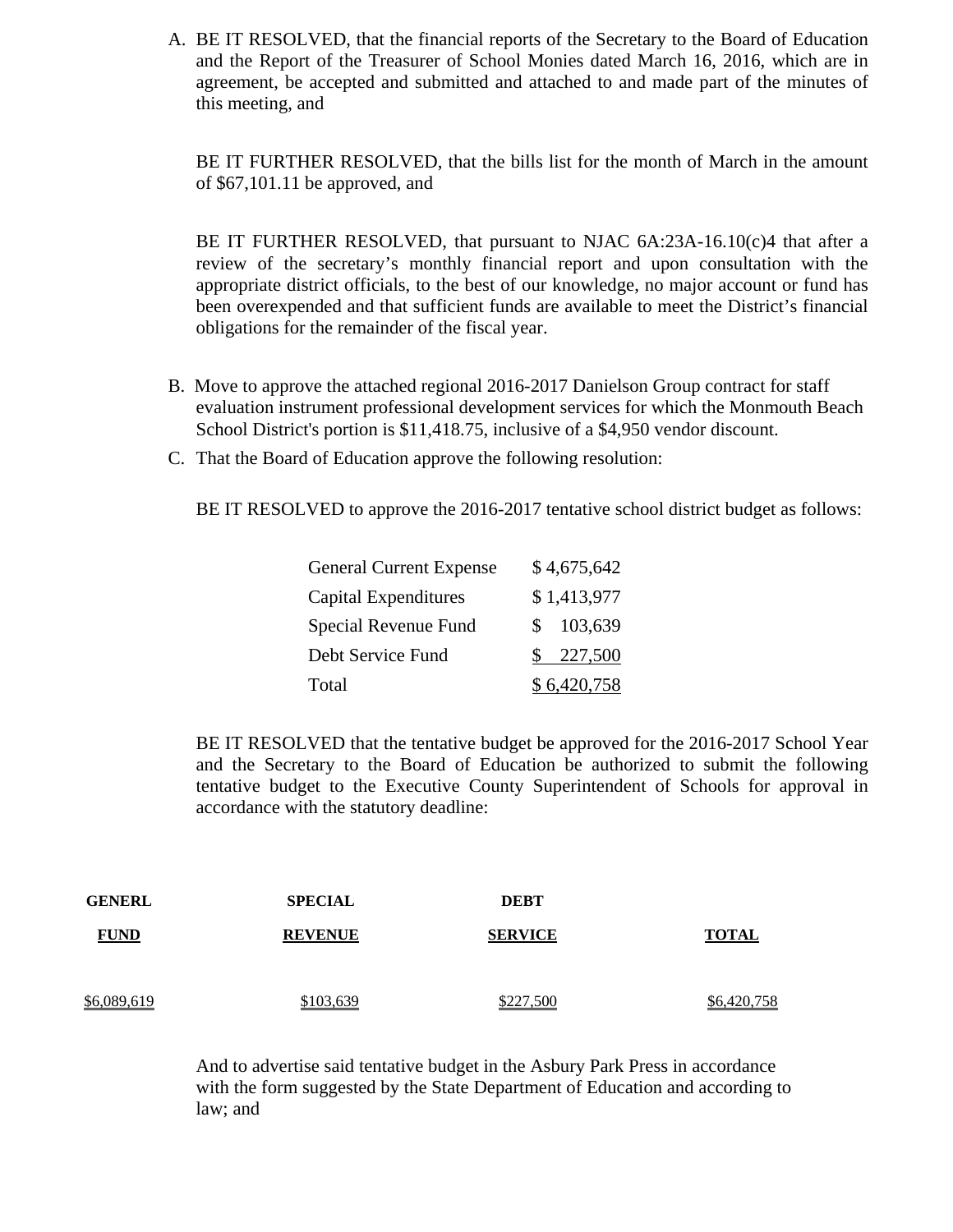BE IT FURTHER RESOLVED that the general fund tax levy as described above results in a tax levy of \$4,444,880 and BE IT FURTHER RESOLVED that the debt service tax levy as described above results in a tax levy of \$227,500

BE IT FURTHER RESOLVED that a public hearing be held at the Monmouth Beach Elementary School on April 25th at 7:30 p.m. for the purpose of conducting a public hearing for the 2016-17 school year.

BE IT RESOLVED to adopt the following Travel and Related Expense Reimbursement for the 2016-2017 school year;

WHEREAS, the Monmouth Beach Board of Education recognizes school staff and Board members will incur travel expenses related to and within the scope of their current responsibilities and for travel that promotes the delivery of instruction or furthers the efficient operation of the school district; and

WHEREAS, N.J.A.C. 6A:23A-7.3 et seq. requires Board members to receive approval of these expenses by a majority of the full voting membership of the Board and staff members to receive prior approval of these expenses by the Superintendent of Schools and a majority of the full voting membership of the Board; and

WHEREAS, a Board of Education may establish, for regular district business travel only, an annual school year threshold of \$150 per staff member where prior Board approval shall not be required unless this annual threshold for a staff member is exceeded in a given school year (July 1 through June 30); and

BE IT FURTHER RESOLVED, the Board of Education approves travel and related expense reimbursements in accordance with N.J.A.C. 6A:23A-7.3, to a maximum expenditure of \$15,000 for all staff and board members and that to date, for the 2015-2016 school year, the District has expended \$10,296.

Yes: Mrs. Bolsch, Mr. Roberts, Mr. Decker, Mrs. Denker, Mr. Ruoff, Mrs. Gardner, Mr. Mariani, Mrs. Scaturo

## **PERSONNEL**

Sandi Gardner Chair,

Kathy Denker, David Roberts, Kelly Scaturro

Mrs. Gardner moved seconded by Mr. Roberts to approve items A-C as follows:

- A. BE IT RESOLVED to approve the purchase of \$50 Barnes and Noble gift cards as awards for the 8th grade award's ceremony from funds donated by the following Monmouth Beach Organizations:
	- a. Sandpipers of Monmouth Beach
	- b. Monmouth Beach Beautification Committee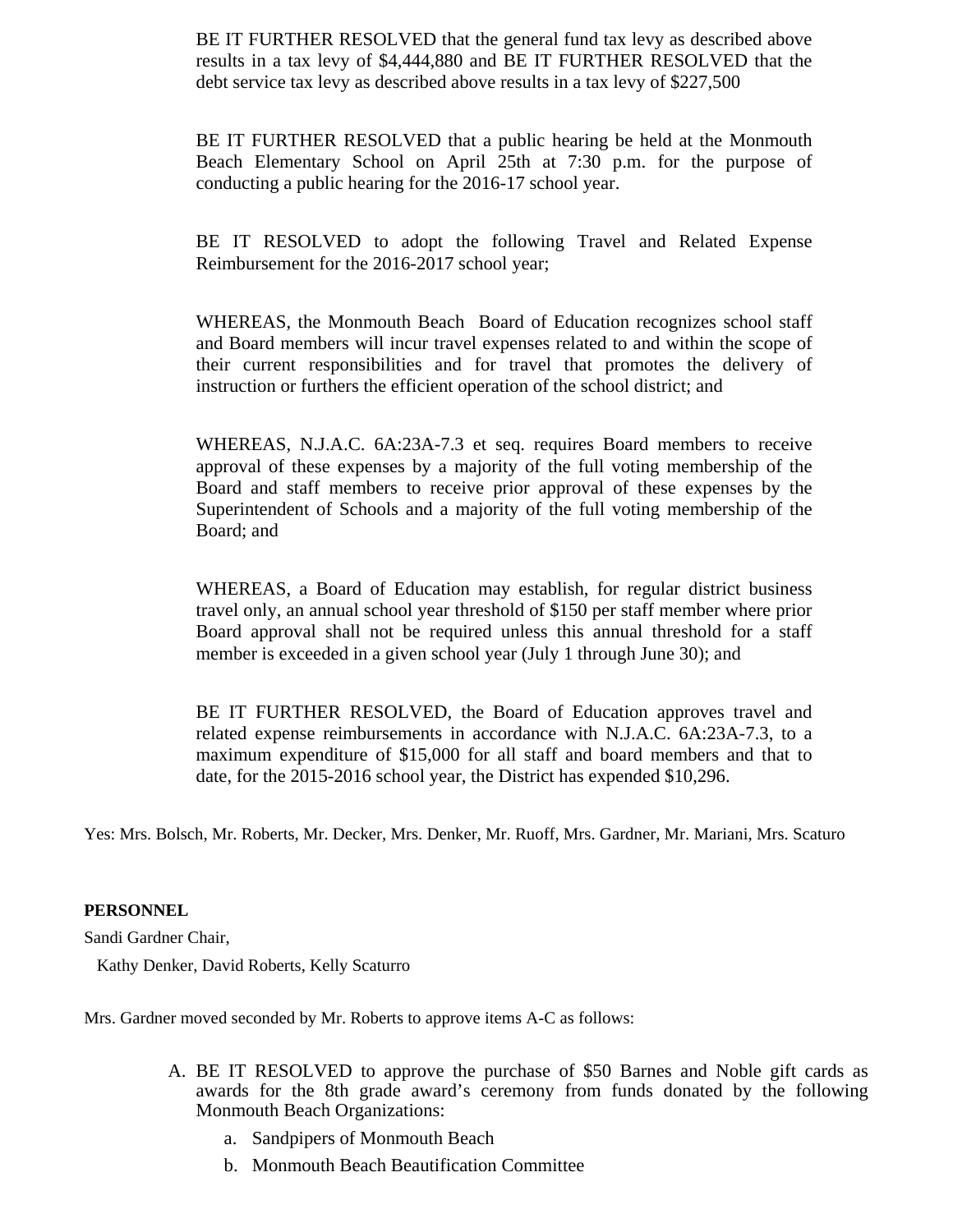- c. Monmouth Beach Fire Company
- d. Monmouth Beach PBA
- e. Monmouth Beach Board of Education
- f. Monmouth Beach Student Council
- g. Monmouth Beach Teacher's Association
- h. Monmouth Beach Cultural Center
- i. Monmouth Beach PTO
- j. Monmouth Beach Ladies Auxillary
- k. Monmouth Beach First Aid Squad
- l. Monmouth Beach Historical Society
- m. Mrs. Beverly McClave
- B. BE IT RESOLVED to approve Nicole Husar as a substitute teacher for the 2015-2016 school year.
- C. BE IT RESOLVED to approve Michael Mahoney as a volunteer coach for the 2016 bseball season.

Yes: Mrs. Bolsch, Mr. Roberts, Mr. Decker, Mrs. Denker, Mr. Ruoff, Mrs. Gardner, Mr. Mariani, Mrs. Scaturo

# **CURRICULUM AND INSTRUCTION**

Chair Kathleen Denker

Leo Decker, Sandi Gardner, David Roberts

Mrs. Denker moved seconded by Mr. Roberts to approve items A-C as follows:

- A. BE IT RESOLVED to approve the Student Ambassador trip to Oceanport (Maple Place) on March 24, 2016 from 8:30 a.m. – 11:00 a.m.
- B. BE IT RESOLVED to approve the Grade 6 G & T trip to Sandy Hook on May 19, 2016 from 8:30 am – 12:45pm , cost \$100 refundable deposit.
- C. Per SRHS Office of Curriculum, move to approve MB teachers to conduct one day site visitations to observe primary and elementary grades mathematics programs:
	- Three teachers (1 grade K, 1 grade 1, and 1 grade 4) to Holmdel, Ocean Township, or Shrewsbury School District on or after March 24, 2016
	- Two teachers (1 grade K and 1 grade 1) to Point Pleasant Beach on or after March 24, 2016
	- \*The My Math visitation has been rescheduled by Mrs. Winter for April 5, 2016..

Yes: Mrs. Bolsch, Mr. Roberts, Mr. Decker, Mrs. Denker, Mr. Ruoff, Mrs. Gardner, Mr. Mariani, Mrs. Scaturo

# **BUILDING AND GROUNDS**

David Baker, Chair

Dianne Bolsch, Leo Decker, Steve Mariani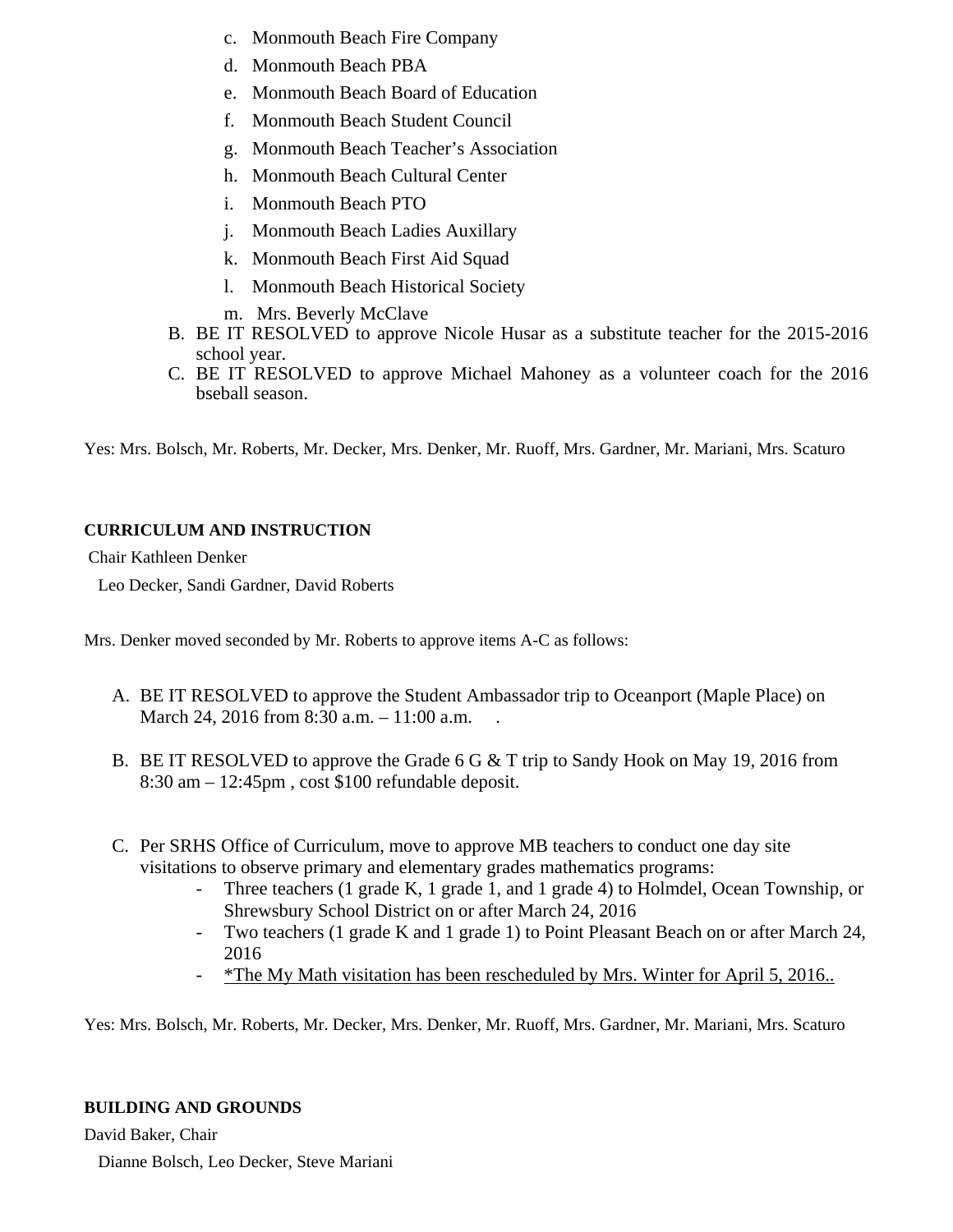Mr. Mariani moved seconded by Mr. Decker to approve item A as follows:

- A. BE IT RESOLVED to approve the Building Use Form for the following:
	- MB PTO use of music room, gym and/or stage for play practice on 4/4-4/7/16 and  $4/11 - 4/14/16$  from 3pm – 8 pm,  $4/18 - 4/21$  from 3pm – 10 pm,  $4/9$  and  $4/16/16$  from 10 am – 5 pm and play dates of  $4/22/16$  from 3pm – 10 pm and  $4/23/16$  from 8 am – 8 pm.
	- MB Staff vs  $8^{th}$  grade basketball team game on March 11, 2016 from 3 p.m. 5 p.m.in the gym.
	- MBPD vs  $8^{th}$  grade basketball team on May 5, 2016 from 6:30 8:30 p.m. in the gym.
	- Shore Regional Little League use of the gym for team pictures in the event of inclement weather on April 9, 2016 from 8:30 – 12:30 a.m.
	- MB PTO use the Kindergarten classroom for KidzArt afterschool program on 4/12, 4/19, 4/26, 5/3, 5/10, 5/17, 5/24 and 5/31 from 2:45 – 3:45 p.m.

Yes: Mrs. Bolsch, Mr. Roberts, Mr. Decker, Mrs. Denker, Mr. Ruoff, Mrs. Gardner, Mr. Mariani, Mrs. Scaturo

# **POLICY**

David Roberts, Chair Sandi Gardner, Leo Decker, Kathy Denker

# **GENERAL ITEMS**

- Future meeting dates:
	- Public Meeting: April 25, 2016, 7:00 PM
	- Public Hearing on 2016-17 Budget April 25, 2016

Mr. Ruoff moved seconded by Mr. Roberts to approve the following items:

**BE IT RESOLVED** to approve the 2016 baseball scheduled as follows:

| Date | Opponent            | Home/Away |
|------|---------------------|-----------|
| 4/5  | Oceanport           | Home      |
| 4/7  | Forrestdale         | Away      |
| 4/12 | Fair Haven          | Away      |
| 4/13 | <b>Tinton Falls</b> | Home      |
| 4/18 | <b>WLB</b>          | Home      |
| 4/21 | Little Silver       | Home      |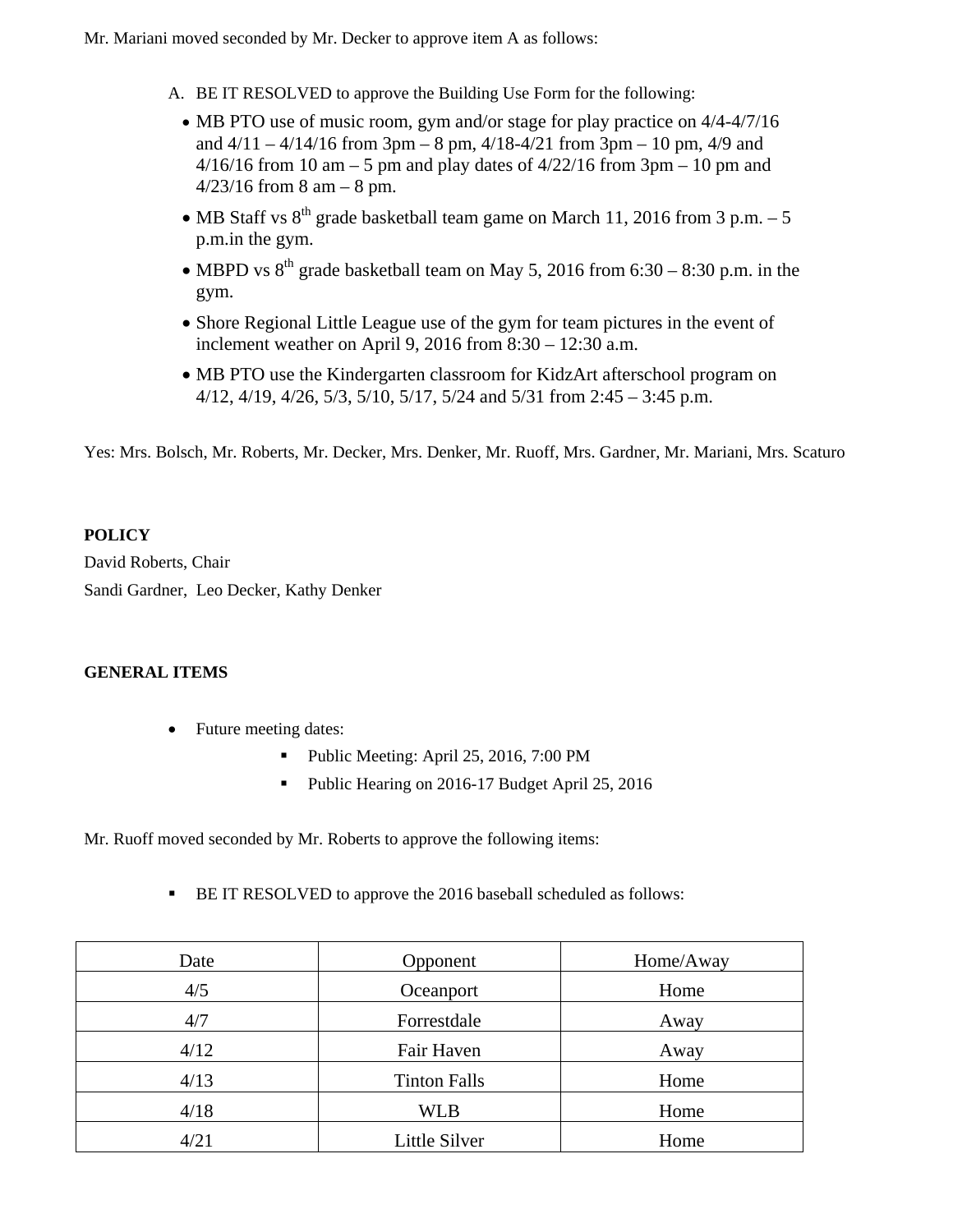| 4/25 | Shrewsbury  | Home |
|------|-------------|------|
| 5/2  | Forrestdale | Home |
| 5/5  | Eatontown   | Away |
| 5/12 | WL B        | Away |

• BE IT RESOLVED to approve the 2016 tennis schedule as follows:

| Tues                      | 4/12 | @Knollwood         |
|---------------------------|------|--------------------|
| <b>Thurs</b>              | 4/14 | <b>vs. St Mary</b> |
| <b>Tues</b>               | 4/19 | vs. RBC            |
| Wed                       | 4/25 | vs. Holy Cross     |
| <b>Tues</b>               | 4/26 | vs. RBC            |
| <b>Thurs</b>              | 4/28 | vs. Knollwood      |
| Wed                       | 5/4  | vs. Holy Cross     |
| <b>Thurs</b>              | 5/12 | @ St Marys         |
| Wed                       | 5/17 | vs. Oak Hill       |
| <b>HOME GAMES IN BOLD</b> |      |                    |

Yes: Mrs. Bolsch, Mr. Roberts, Mr. Decker, Mrs. Denker, Mr. Ruoff, Mrs. Gardner, Mr. Mariani, Mrs. Scaturo

## **EXECUTIVE SESSION**

Mr. Ruoff moved seconded by Mr. Decker to enter into executive session at 8:41 p.m.

BE IT RESOLVED that pursuant to the Open Public Meetings act of 1975, the board is now going into Executive Session to discuss matters relating to pending or anticipated litigation.

Minutes of this executive session will be maintained and at such time as their confidentiality is no longer required, they will be released to the public. Formal action will not be taken when the meeting is reconvened

Yes: Mrs. Bolsch, Mr. Roberts, Mr. Decker, Mrs. Denker, Mr. Ruoff, Mrs. Gardner, Mr. Mariani, Mrs. Scaturo

Mr. Ruoff moved seconded by Mr. Roberts to adjourn executive session at 10:48 p.m.

Yes: Mrs. Bolsch, Mr. Roberts, Mr. Decker, Mrs. Denker, Mr. Ruoff, Mrs. Gardner, Mr. Mariani, Mrs. Scaturo

## **ADJOURNMENT**